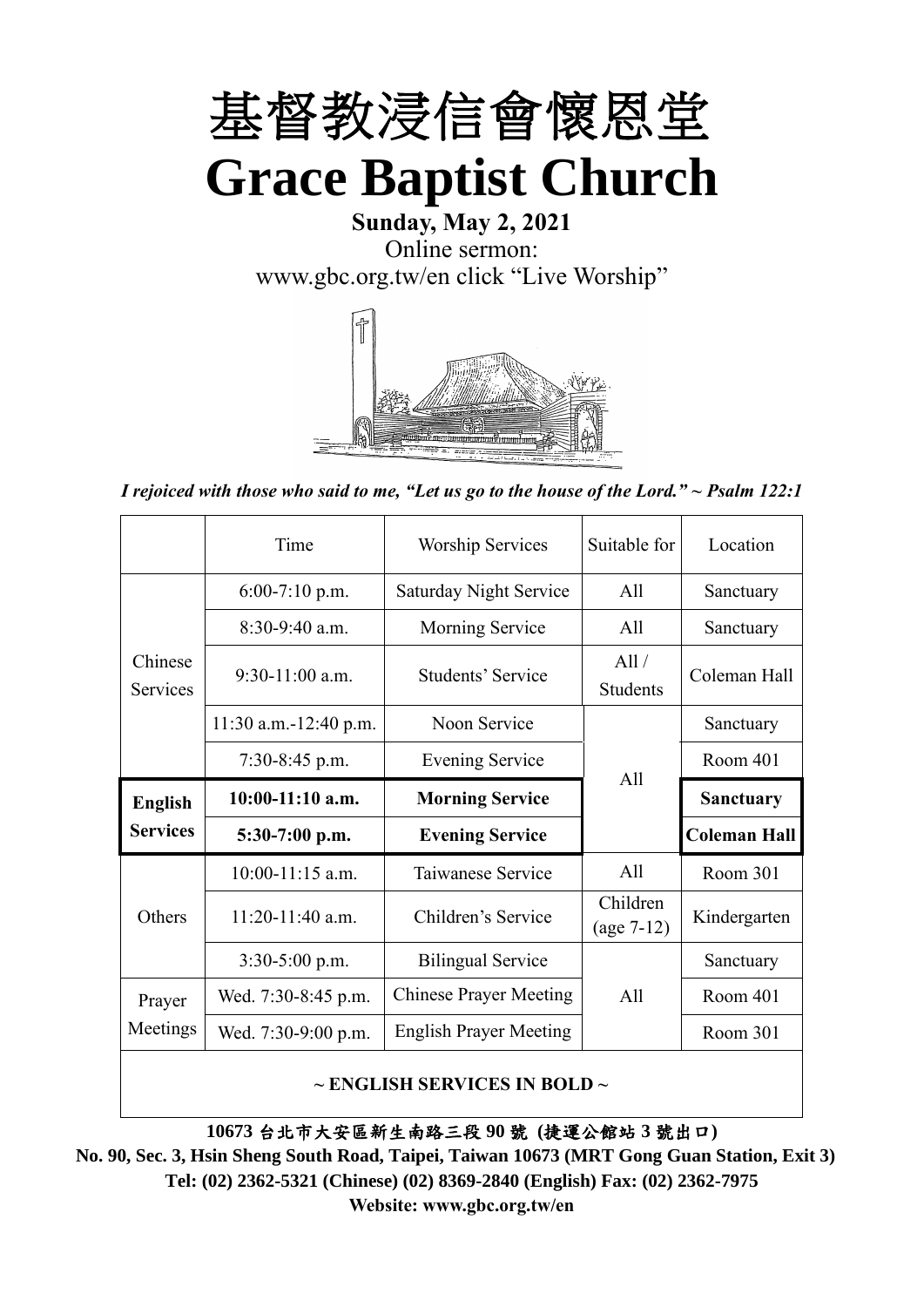#### **Welcome to Grace Baptist Church English Congregation. Thank you for choosing to worship with us and celebrate the glory of our Lord.**

|                                                                         | Morning Worship Service - 10:00 a.m.<br>Sunday, May 2, 2021 (Sanctuary)                                         |                                                 |
|-------------------------------------------------------------------------|-----------------------------------------------------------------------------------------------------------------|-------------------------------------------------|
| Prelude                                                                 |                                                                                                                 | Serena Chang                                    |
| Greeting/Prayer<br>Worship through Music                                | "Only a Holy God"                                                                                               | Anne Tan                                        |
| Pastoral Prayer<br>Worship through Music                                | "The Power of Your Love"<br>"Speak, O Lord"                                                                     | Pastor Nick Brideson<br>Anne Tan                |
| <b>Offertory Prayer</b><br>Doxology                                     | Tithes and Offerings/Special Music "Lord, I Lift Your Name on High"                                             | Paul Han<br>Handbell Choir                      |
| Lord's Supper<br>Missions Offering<br>Pray for Our Church/Mission Video |                                                                                                                 | Minister Priscilla Liao                         |
| (Announcements)                                                         |                                                                                                                 |                                                 |
| <b>Scripture Reading</b><br>Message<br><b>Response Song</b>             | 1 Timothy $2:1-8$<br>Start with Prayer<br>"Sweet Hour of Prayer"                                                | Pastor Nick Brideson                            |
| Benediction<br>Welcome                                                  |                                                                                                                 |                                                 |
| <b>Closing Song</b><br>Postlude                                         | "As the Lord Is with Us"                                                                                        | Anne Tan<br>Serena Chang                        |
|                                                                         | Nursery care is available in the "Cry Room" at the back of<br>the Sanctuary during the Morning Worship Service. |                                                 |
|                                                                         | Evening Worship Service - 5:30 p.m.                                                                             |                                                 |
| Prelude                                                                 | Sunday, May 2, 2021 (Coleman Hall)                                                                              | Michael Tsai                                    |
| Prayer<br>Worship through Music                                         | "Turn Your Eyes"                                                                                                | Minister Kevin Wang, Leader                     |
| Greeting<br>Pastoral Prayer                                             |                                                                                                                 | Minister Priscilla Liao<br>Pastor Nick Brideson |
| Worship through Music                                                   | "The Saving One"<br>"All My Ways Are Known to You"<br>"My Worth Is Not in What I Own"                           | Minister Kevin Wang, Leader                     |
| <b>Offertory Prayer</b><br>Tithes and Offerings                         |                                                                                                                 | Josh Affleck                                    |
| Lord's Supper<br>Missions Offering                                      |                                                                                                                 |                                                 |
| Pray for Our Church/Mission Video<br><b>Scripture Reading</b>           | 1 Timothy 2:1-8                                                                                                 | Minister Priscilla Liao                         |
| Message<br><b>Response Song</b>                                         | <b>Start with Prayer</b><br>"Jesus Strong and Kind"                                                             | Pastor Nick Brideson                            |
| <b>Closing Prayer</b><br>Welcome                                        |                                                                                                                 |                                                 |
| Closing Song<br>Postlude                                                | "My Worth Is Not in What I Own"                                                                                 | Minister Kevin Wang, Leader<br>Michael Tsai     |
|                                                                         | Our Vision Is to Spread the Gospel                                                                              |                                                 |

#### **Our Vision Is to Spread the Gospel**

To achieve this, we aim:

- ⚫ To become a house of prayer ⚫ Through prayer, to build the body of Christ
- ⚫ From the body, to do the work of mission in Taipei, Taiwan, and neighboring countries *"but you will receive power when the Holy Spirit has come upon you; and you shall be My witnesses both in Jerusalem, and in all Judea and Samaria, and even to the remotest part of the earth." -* Acts 1:8 (NASB)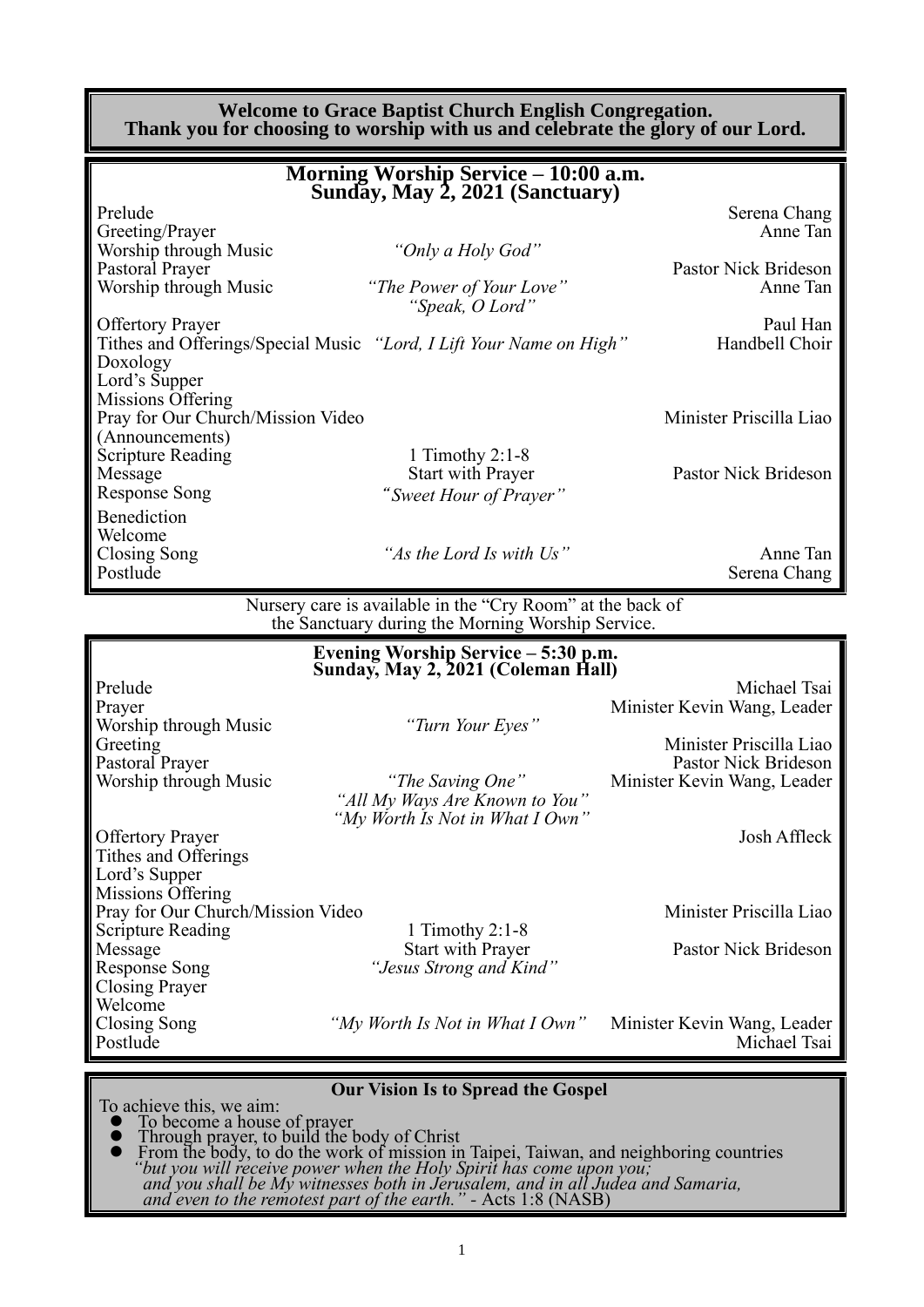# **Sermon Topic: Start with Prayer Scripture: 1 Timothy 2:1-8**

## **Speaker: Pastor Nick Brideson May 2, 2021**

#### **Scripture: 1 Timothy 2:1-8 (NASB)**

<sup>1</sup> First of all, then, I urge that entreaties and prayers, petitions and thanksgivings, be made on behalf of all men, <sup>2</sup> for kings and all who are in authority, so that we may lead a tranquil and quiet life in all godliness and dignity.<sup>3</sup> This is good and acceptable in the sight of God our Savior, <sup>4</sup> who desires all men to be saved and to come to the knowledge of the truth. <sup>5</sup> For there is one God, and one mediator also between God and men, the man Christ Jesus, <sup>6</sup> who gave Himself as a ransom for all, the testimony given at the proper time. <sup>7</sup> For this I was appointed a preacher and an apostle (I am telling the truth, I am not lying) as a teacher of the Gentiles in faith and truth.

<sup>8</sup> Therefore I want the men in every place to pray, lifting up holy hands, without wrath and dissension.

**Notes:**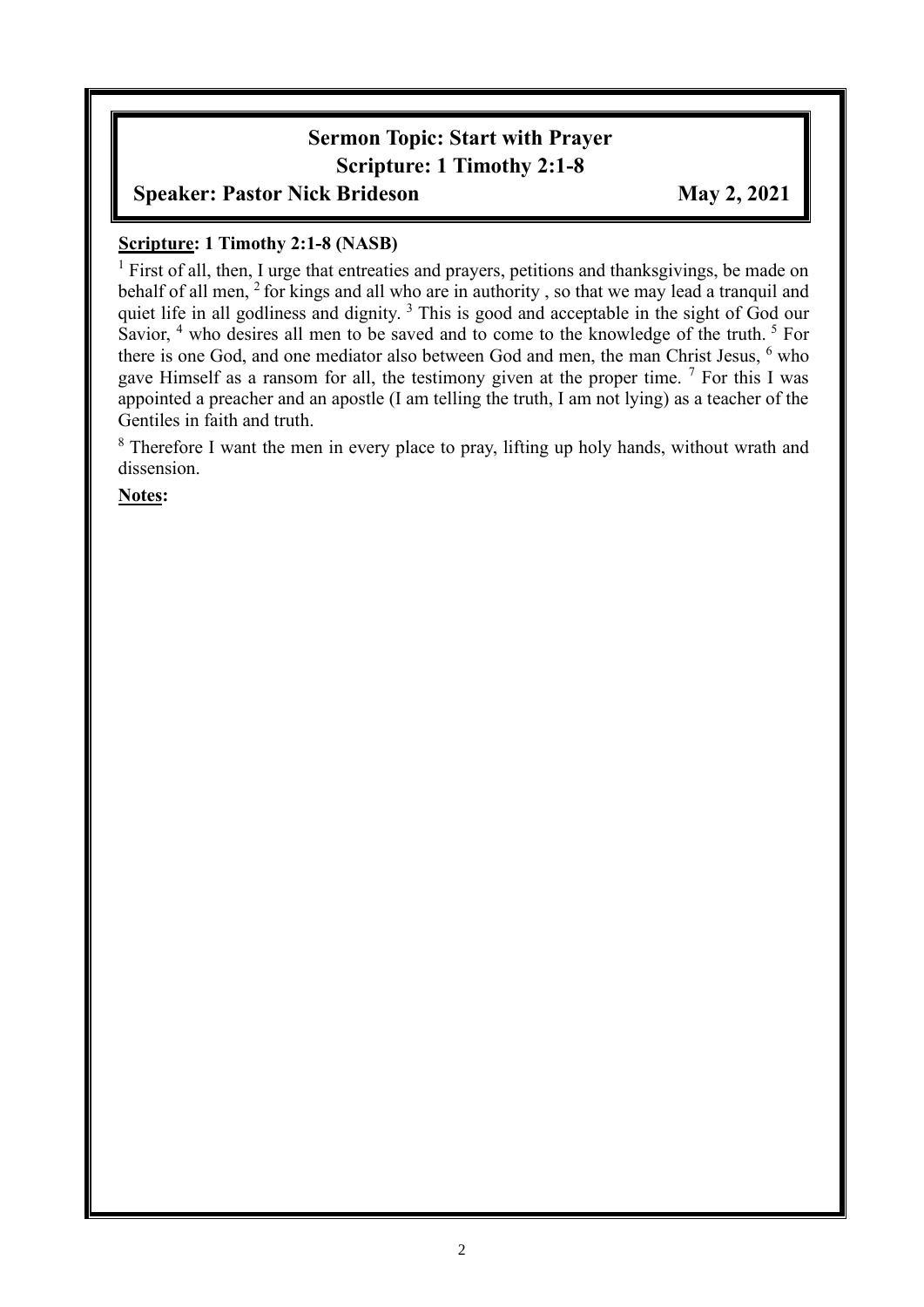## **Wednesday Night Prayer Meeting**

*"My house shall be called a house of prayer" (Matthew 21:13)* Let us be a church of prayer. Come and pray with brothers and sisters in Christ 7:30 - 9:00 p.m. every Wednesday in Room 301. Go directly to the physical Prayer Meeting or email Minister Priscilla (priscilla@gbc.org.tw) for how to join the Zoom Prayer Meeting. Email prayer

requests to Minister Priscilla.

Prayer Focus for this coming Wednesday: *Caring/Healing/Families*

## **Golden Little Shepherds Training (in Chinese)**

- **-** Speaker: Pastor Gerry Chien (錢家淦牧師)
- **-** To equip people who have committed themselves as the Lord's disciples and are

**-** For people who have accepted the Lord as Savior for more than one year, are mature and passionate for His truth, and won't be absent

already serving in GBC

- more than 3 times
- **-** Total of 12 Saturdays from 9:30 a.m. to 12:00 p.m. from May 15 to August 7 (except July 17)
- **-** See Chinese bulletin/insert for details
- **-** Recommendation from a pastor/minister needed

## **2021 VBS – Concrete & Cranes ~ Building on the love of Jesus**

**Theme:** Concrete & Cranes - Building on the love of Jesus **Dates/ Time:** July 12 (Monday) – July 16 (Friday), 9:00 a.m. to 12:00 noon **Family Day:** July 17 (Saturday) 9 a.m. to 10:30 (Tea time is after 10:30 a.m.) **Registration Dates / Costs:** May 8 ~ May 21 (Applications will be declined as soon as the registrations are full / NT\$ 400 per child (Cancellations made before June 3 will be refunded) **VBS is for:** Children 2nd – 7th grade after the summer vacation this year **Maximum number of children:** 200 children We Have **Purpose:** VBS is designed to lead children to know and respond to Jesus Enough Volunnteers Christ as led by the Holy Spirit. It is a fun-filled, spiritual adventure that provides concentrated Bible study and encourages real-life application.

We look forward to seeing you at "Concrete & Cranes - Building on the love of Jesus". Questions? Please contact (02) 2362-5321 ext. 100 or Email: vbs2021@gbc.org.tw

## **COVID-19 Precaution**

**Taiwan has recently had a few local transmission cases of COVID-19. Some cases have been connected with organizations near GBC. Please be especially careful during this time:** 

- 
- Wear a mask. Check temperature at the front door. Wash hands frequently
- See a doctor and stay home if you have a fever and cough.
- No buffet-style food in groups/meetings inside GBC.
- Leaders of all meetings should keep an attendance record.
- Fill out the seating form when joining a worship service.
- Take your bulletin home or put it in boxes marked "Bulletin RECYLE".
- <sup>◼</sup> All people who arrive in Taiwan from overseas MUST self-quarantine for 14 days. **This includes people who have been vaccinated.**
- During your quarantine, GBC welcomes you to join our worship via the Internet.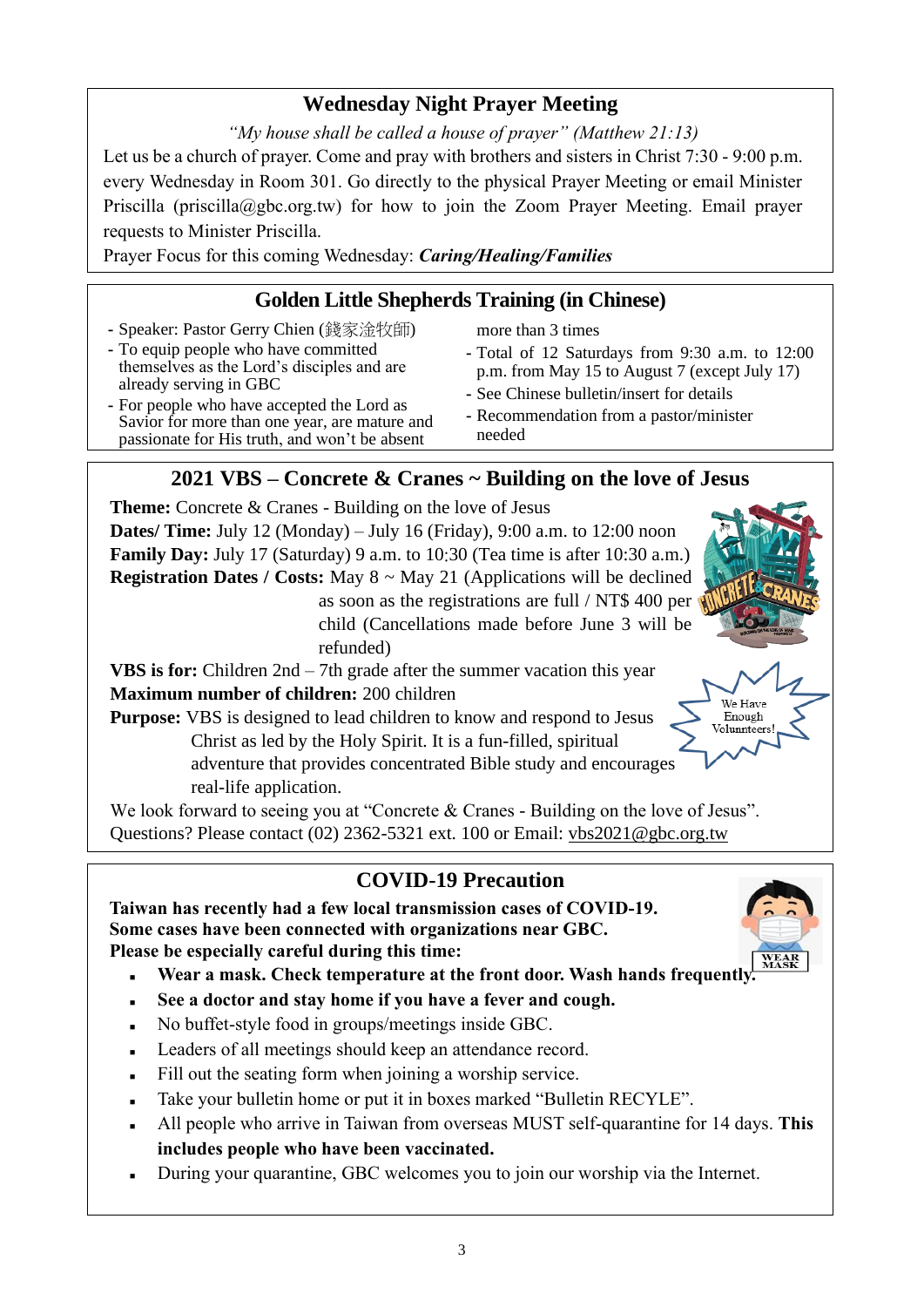# 2121/5/30 - 16th Annual GBC Missions Conference The Pandemic, the End Times, and the Mission

#### **Missions Sunday**

#### *May 30*

08:30 – 09:40 a.m. (Chinese Morning Service) 10:00 – 11:10 a.m. (English Morning Service) 11:30 a.m. – 12:40 p.m. (Chinese Noon Service)

**Topic:** *The Pandemic, the End Times, and the Mission*

**Scripture:** Matthew 24:14

**Speaker:** Pastor Ben Hoskins (IMB Global Chinese Missions Vice President, Huayu International Missions Director)

#### **Chinese Children's Missions Sunday**

11:15 a.m. – 12:45 p.m. -GBC Kindergarten (in Chinese) **Topic:** *Missions GO, GO, GO* **Speaker:** Missionary Kim Chiu (Wycliffe Bible Translators)

#### **English Children's Missions Sunday**

11:30 a.m. – Room 401 (English) **Topic:** *Living on Purpose* **Speaker:** Sister Jennifer Davis (IMB missionary)

## **Missions Seminar**

*16 May* 1:00 p.m. – Sanctuary (in Chinese) **Topic:** *Care and Service to Rural Areas* **Speaker:** Sister SuChiu "Hana" Huang (Green Island Baptist Church Minister)

#### **Missions Workshop I:**

*May 30* 2:00 – 3:10 p.m.

**Topic:** *Witnessing to a Special People Group* Coleman Hall (in Chinese)

**Speaker:** Pastor D.J. Lin (Huayu International Missions Researcher; Missions Hermeneutics and Contextualization Teacher; IMB researcher; Church Planter)

**Topic:** *Witnessing to a Special People Group* Room B06 (In English)

**Speaker:** Missionary Drew (Huayu International Missions Missionary, full-time "people-group" missionary in Asia from 2013 to 2017)

#### **Missions Workshop II:**

*May 30* 3:30 – 4:40 p.m.

**Topic:** *How to Prepare to Be a 2-Year Mid-Term Missionary* Room B06 (in English) **Speaker:** Pastor Ben Hoskins

(IMB Global Chinese Missions Vice President, Huayu International Missions Director)

**Topic:** *How to Prepare to Be a 2-Year Mid-Term Missionary* Coleman Hall (in Chinese) **Speaker:** Minister Chien Hsuan Chen (Chinese Baptist Convention Overseas Missions Leader, Huayu International Missions Director)

## **2021 English Congregation Retreat, September 19 – 21**

**Theme:** *Our Growing & Building in Christ*  **Speaker:** Pastor Jarod **Registration:** June 6 - August 1 **Venue:** Fuhsing Youth Activity Center (救國團復興青年活動中心-桃園市復興區中山路 1 號)



2021 EC Retreat will be held from Sunday September 19 to Tuesday September 21. You are invited to join the event. The Retreat will set our spiritual focuses on:

- Embracing our diversity in Christ
- Building up one another in Christ
- Growing together in Christ

Please plan on attending. Registration and more details will be given in future bulletins.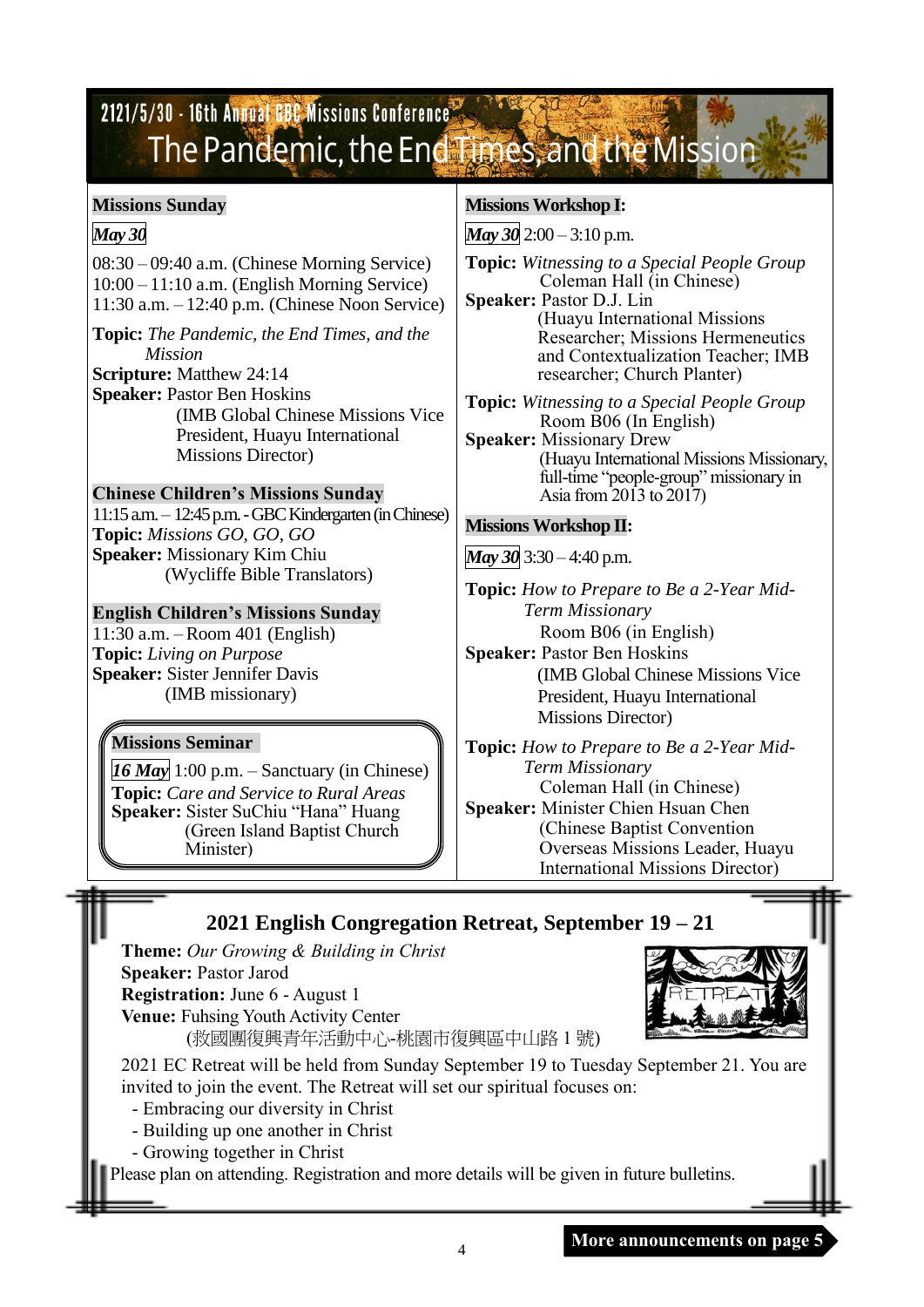## **Mabuhay Fellowship**



Today, May 2, at 2 p.m. in Basement Room B05, the Mabuhay Fellowship will have a prayer meeting. All Tagalog-speaking nationals are welcome.

SPECIAL NOTICE: This May, our special Fellowship with an inspirational speaker will be on May 9 (It's a second Sunday, NOT in the regular third Sunday). Our speaker on May 9 is Vicky Lin, one of GBC's pianists and the PowerPoint team leader for the English Morning Service. All are welcome.

The Mabuhay Fellowship comprises Filipinos aiming to share God's love and light through worship, prayer, Bible study, fellowship, gospel sharing, and ministry.

### **2021 Children's Art Festival: May 8**

On May 8<sup>th</sup> (Saturday), GBC's Children's Art Festival will resume. It will be held from 11:00 a.m. to 4:00 p.m.

**Volunteers Needed:** If you can help with decoration and set-up for the Festival this following week, either weekday or weekend, please

register at the front desk as soon as possible.



■ Evergreen Bilingual Fellowship: Evergreen Fellowship will have movie night on May 8 to watch the movie "Room 不存在的房間", meeting from 6:00 to 8:00 p.m. in Room 401. Question? Please email: [wistlesliang@hotmail.com.](mailto:wistlesliang@hotmail.com)



- Contact secretary SueJenny Hsu [\(suejenny@gbc.org.tw;](mailto:suejenny@gbc.org.tw) 2362-5321 ext 136) for the matters below: ★ **Baptism:** GBC holds baptism services in the Sanctuary during the Evening Service from 5:30 p.m. on the last Sundays of January, April, July, and October.
	- ★ **Personal Information Changed?** If you want GBC to keep your updated information, such as a new phone number or new address, please provide us with your new information so that GBC can contact you or send you such things as birthday cards and offering receipts.
	- **Marriage-Related Services:** GBC provides marriage-related services (counseling on marriage problems/questions, pre-marital counseling…..) for registered members.

| <b>English Congregation Leaders</b>                                                                                                                                                                                                                                                                                                                                                                                                                                                                                                                                |                                                                                                                                                                                                                                                                                                                                                                                                                               |                                                                                                                                                                                                                                                                                                                                                                                                                                                                                          |                                                                                                                                                                                                                                                                                                                                                                                                     |                                                                                                                                                                                                                                                                                                     |
|--------------------------------------------------------------------------------------------------------------------------------------------------------------------------------------------------------------------------------------------------------------------------------------------------------------------------------------------------------------------------------------------------------------------------------------------------------------------------------------------------------------------------------------------------------------------|-------------------------------------------------------------------------------------------------------------------------------------------------------------------------------------------------------------------------------------------------------------------------------------------------------------------------------------------------------------------------------------------------------------------------------|------------------------------------------------------------------------------------------------------------------------------------------------------------------------------------------------------------------------------------------------------------------------------------------------------------------------------------------------------------------------------------------------------------------------------------------------------------------------------------------|-----------------------------------------------------------------------------------------------------------------------------------------------------------------------------------------------------------------------------------------------------------------------------------------------------------------------------------------------------------------------------------------------------|-----------------------------------------------------------------------------------------------------------------------------------------------------------------------------------------------------------------------------------------------------------------------------------------------------|
|                                                                                                                                                                                                                                                                                                                                                                                                                                                                                                                                                                    |                                                                                                                                                                                                                                                                                                                                                                                                                               | English Pastor: Nick Brideson                                                                                                                                                                                                                                                                                                                                                                                                                                                            |                                                                                                                                                                                                                                                                                                                                                                                                     |                                                                                                                                                                                                                                                                                                     |
| Minister Priscilla Liao<br>Pastor Nick Brideson                                                                                                                                                                                                                                                                                                                                                                                                                                                                                                                    |                                                                                                                                                                                                                                                                                                                                                                                                                               |                                                                                                                                                                                                                                                                                                                                                                                                                                                                                          | Minister Kevin Wang                                                                                                                                                                                                                                                                                                                                                                                 |                                                                                                                                                                                                                                                                                                     |
| <b>Adult Education</b><br>/Mission                                                                                                                                                                                                                                                                                                                                                                                                                                                                                                                                 | AM Worship                                                                                                                                                                                                                                                                                                                                                                                                                    | Children's<br>Education/Caring                                                                                                                                                                                                                                                                                                                                                                                                                                                           | PM Worship                                                                                                                                                                                                                                                                                                                                                                                          | Youth/Fellowship                                                                                                                                                                                                                                                                                    |
| <b>Adult Education</b><br>Nick Brideson<br>nick@gbc.org.tw<br><b>Foreign Mission:</b><br><b>Medical/Dental Team</b><br>Armand Lim<br>rmanlim@yahoo.com<br><b>VBS</b> Team<br>Priscilla Liao<br>$priscilla(\partial gbc.org.tw)$<br><b>Taiwan Mission:</b><br><b>TaiTung Team</b><br>Cherrie Gow Lim<br>cvgow@yahoo.com<br><b>Orphanage Ministry</b><br>Julie Chen<br>yuling0914@gmail.com<br><b>NTU Friday English</b><br><b>Conversation Group</b><br>Roy Treurnicht<br>roytreur@gmail.com<br><b>Ethiopian Students Group</b><br>Abex Tesfave<br>abex98@gmail.com | <b>Morning Music</b><br>Cherrie Gow Lim<br>cvgow@yahoo.com<br><b>Morning Greeters</b><br>Chien Ferng<br>cferng@gmail.com<br><b>Adult Choir</b><br><b>Hand Bell Choir</b><br>Juliet Jao<br>lenyinjao@gmail.com<br><b>Hallel Singers</b><br>Cherrie Gow Lim<br>cvgow@yahoo.com<br><b>Morning Fellowship Tea</b><br>Yuri Shih<br>yuchen phone@hotmail.com<br><b>Morning Multimedia</b><br>Vicky Lin<br>gbcmorningmedia@gmail.com | <b>Cryroom Children's</b><br><b>Care Ministry</b><br>Abby Tu<br>abbbytu@gmail.com<br><b>AWANA Preschool</b><br>Joanna Peng<br>Joanna1285@hotmail.com<br><b>AWANA Spark Group</b><br>Crystal Turner<br>elisayeh@yahoo.com<br><b>AWANA T&amp;T Group</b><br>Ming Lai<br>minglai88@gmail.com<br><b>Prayer Ministry</b><br>Priscilla Liao<br>priscilla@gbc.org.tw<br><b>Hospital Visitation</b><br>Amanda Lou<br>lou.amanda@gmail.com<br><b>Small Groups</b><br>Women<br>General<br>Ministry | <b>Evening Music Team</b><br>Alex Chen<br>gbceworshipteam@gmail.com above)<br><b>Evening Greeters</b><br>Vicky Kuo<br>asiaglobe999@gmail.com<br><b>Evening Multimedia</b><br><b>Grant Burgess</b><br>grantburgess@live.co.za<br><b>Evening Tea / Baptism</b><br><b>Celebration Fellowship</b><br>Michelle Cheng<br>yealincheng@yahoo.com<br><b>Baptism Support</b><br>Aline Kao<br>aline@gbc.org.tw | <b>Trinity Youth</b><br>(Grade 7 and<br>Grant & Kirsten<br><b>Burgess</b><br>grantburgess@live.co.za<br><b>Mabuhay Fellowship</b><br>Ava Zamora<br>avazam@yahoo.com<br><b>Young Adults</b><br>Fellowship<br>Kevin Wang<br>kevin@gbc.org.tw<br><b>Small Groups</b><br>Youth<br>Students<br>Parenting |
| <b>Secretarial staff</b><br>Aline Kao<br>SueJenny Hsu<br>suejenny@gbc.org.tw<br>aline@gbc.org.tw                                                                                                                                                                                                                                                                                                                                                                                                                                                                   |                                                                                                                                                                                                                                                                                                                                                                                                                               | <b>Deacon</b><br>Michael Huang<br>mhuang500@yahoo.com                                                                                                                                                                                                                                                                                                                                                                                                                                    |                                                                                                                                                                                                                                                                                                                                                                                                     | <b>Alternate Deacon</b><br>Armand Lim<br>rmanlim@yahoo.com                                                                                                                                                                                                                                          |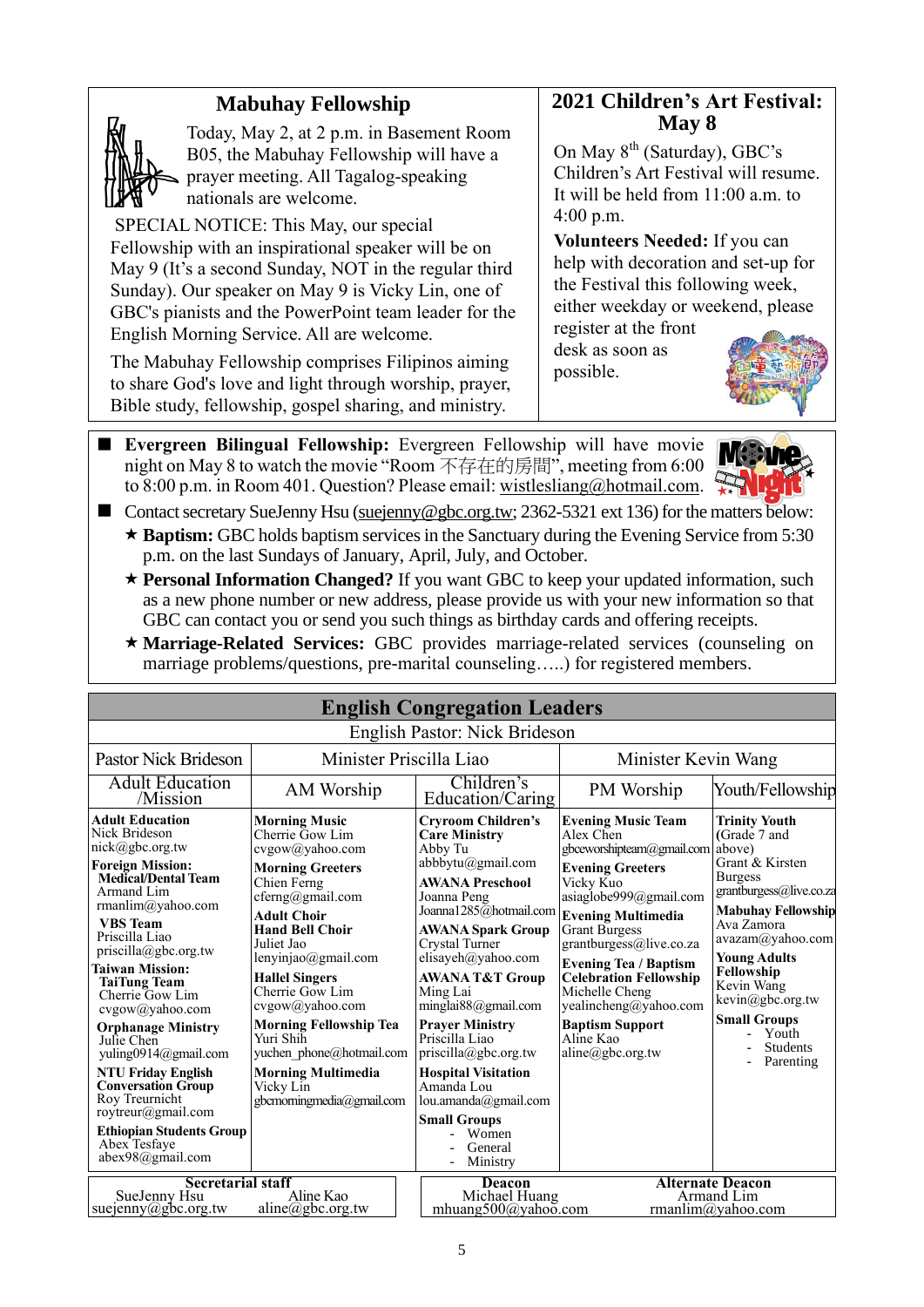| $\star\star$ Sunday School Information – Join a class directly $\star\star$ |                                                                                                        |                                                   |  |
|-----------------------------------------------------------------------------|--------------------------------------------------------------------------------------------------------|---------------------------------------------------|--|
| <b>Class</b>                                                                | Time & Room                                                                                            |                                                   |  |
| <b>Beginning Christian Life</b>                                             | To go to both the Calvary and Mount of Olive rooms:<br>take the stairs by the front desk, 2.5th floor. |                                                   |  |
| Alpha – New and non-Christians                                              | 11:30 a.m.                                                                                             | Calvary Room                                      |  |
| Christianity 101 - required for baptism                                     | 11:30 a.m.                                                                                             | Cancelled<br>Mount of Olives<br><b>TODAY</b>      |  |
| <b>Maturing Christians</b>                                                  |                                                                                                        |                                                   |  |
|                                                                             | 9:00 a.m.                                                                                              | <b>Mount of Olives</b>                            |  |
|                                                                             |                                                                                                        | Cancelled<br>Room B03 - in Bahasa<br><b>TODAY</b> |  |
|                                                                             |                                                                                                        | Room B04                                          |  |
|                                                                             | 11:30 a.m.                                                                                             | Room B05                                          |  |
| <b>Bible Studies for Life</b>                                               |                                                                                                        | WanFu 22A                                         |  |
|                                                                             |                                                                                                        | WanFu 22C                                         |  |
|                                                                             | $2:30$ p.m.                                                                                            | Room 305                                          |  |
|                                                                             | $4:00$ p.m.                                                                                            | Room 305                                          |  |
| <b>Developing Leaders</b>                                                   |                                                                                                        |                                                   |  |
| <b>Bible Interpretation</b>                                                 | $3:00$ p.m.                                                                                            | Room 306                                          |  |
| <b>Youth: Grade 7 and above</b>                                             |                                                                                                        |                                                   |  |
| <b>Bible Studies for Life</b>                                               | 11:30 a.m.                                                                                             | Room 405                                          |  |
| <b>Children</b>                                                             |                                                                                                        | Nursing mothers<br>with children                  |  |
| Nursery - Age 3 and under                                                   | $11:20$ a.m. $-12:50$ p.m.                                                                             | younter than two can<br>Kindergarten              |  |
| Preschool - Age 3 to 5                                                      | $11:40$ a.m. $-12:40$ p.m.                                                                             | use Kindergarten<br>Green Room<br>Room 403        |  |
| AWANA - Kindergarten (大班) to Grade 6                                        | $11:30$ a.m. $-1:00$ p.m.                                                                              | Rooms 401 / 404                                   |  |
| $\star \star$ Fellowships – Join a fellowship directly $\star \star$        |                                                                                                        |                                                   |  |

| $\star \star$ renowsings – Join a renowsing directly $\star \star$ |                                                    |            |  |
|--------------------------------------------------------------------|----------------------------------------------------|------------|--|
| Fellowship                                                         | <b>Time</b>                                        | Location   |  |
| Mabuhay                                                            | Sundays 2:00 - 4:00 p.m.                           | <b>B05</b> |  |
| Young Adults $(20 - 35 \text{ y.o.})$                              | $1st$ & 3 <sup>rd</sup> Saturdays 4:30 - 6:00 p.m. | WanFu 22   |  |

| $\star\star$ Small Groups – Contact the leader to join $\star\star$<br>Contact Minister Priscilla Liao at priscilla@gbc.org.tw if you are interested in starting a new group. |                                            |                                                       |                                                           |
|-------------------------------------------------------------------------------------------------------------------------------------------------------------------------------|--------------------------------------------|-------------------------------------------------------|-----------------------------------------------------------|
| Type                                                                                                                                                                          | <b>Name</b>                                | Day/Time                                              | <b>Location/Contact Emails</b>                            |
| <b>Students</b>                                                                                                                                                               | NTU Friday English<br>Conversation Group   | Friday<br>$12:20 - 1:10 \text{ pm}$                   | <b>NTU</b><br>roytreur@gmail.com                          |
|                                                                                                                                                                               | <b>International Students Group</b>        | Friday<br>$7:30 - 9:00$ pm                            | WanFu 22A<br>cesaledro57@gmail.com                        |
| Language/<br>Nationality                                                                                                                                                      | <b>Ethiopian Students Group</b>            | Sunday<br>$7:00 - 9:00$ pm                            | Room 307<br>abex98@gmail.com                              |
| Parenting                                                                                                                                                                     | Parenting Group                            | $2nd$ & 4 <sup>th</sup> Sunday<br>11:30 am - 12:30 pm | GBC Room 402<br>rod_syverson@hotmail.com                  |
|                                                                                                                                                                               | Salt & Light                               | Sunday<br>$1:30 - 3:00 \text{ pm}$                    | <b>GBC</b> Mount of Olives Room<br>paulhan2908@gmail.com  |
|                                                                                                                                                                               | <b>Bilingual Interpretation Group</b>      | Sunday<br>$3:00 - 5:00$ pm                            | GBC Room 303<br>$cfindler(a)$ yahoo.com                   |
|                                                                                                                                                                               | Crown of Beauty                            | Saturday<br>$2:00 - 4:00$ pm                          | <b>GBC Mount of Olives Room</b><br>clemence4261@gmail.com |
| General                                                                                                                                                                       | Thursday Night Bible<br><b>Study Group</b> | Thursday<br>$7:30 - 9:00$ pm                          | GBC Room 301<br>rod syverson@hotmail.com                  |
|                                                                                                                                                                               | NanGang Bible<br><b>Study Group</b>        | Friday<br>$7:00 - 9:30$ pm                            | NanGang<br>sagitamaria@gmail.com                          |
|                                                                                                                                                                               | YungHe Bible Study Group                   | Friday<br>$7:00 - 8:30$ pm                            | YungHe<br>yedukondaluster@gmail.com                       |
|                                                                                                                                                                               | HsinChu Bible Study Group                  | Friday<br>$7:30 - 8:45$ pm                            | <b>HsinChu</b><br>rmanlim@yahoo.com                       |
| Ministry                                                                                                                                                                      | <b>Hospital Visitation Group</b>           | Thursday<br>$1:30 - 2:30$ pm                          | Near GBC<br>lou.amanda@gmail.com                          |